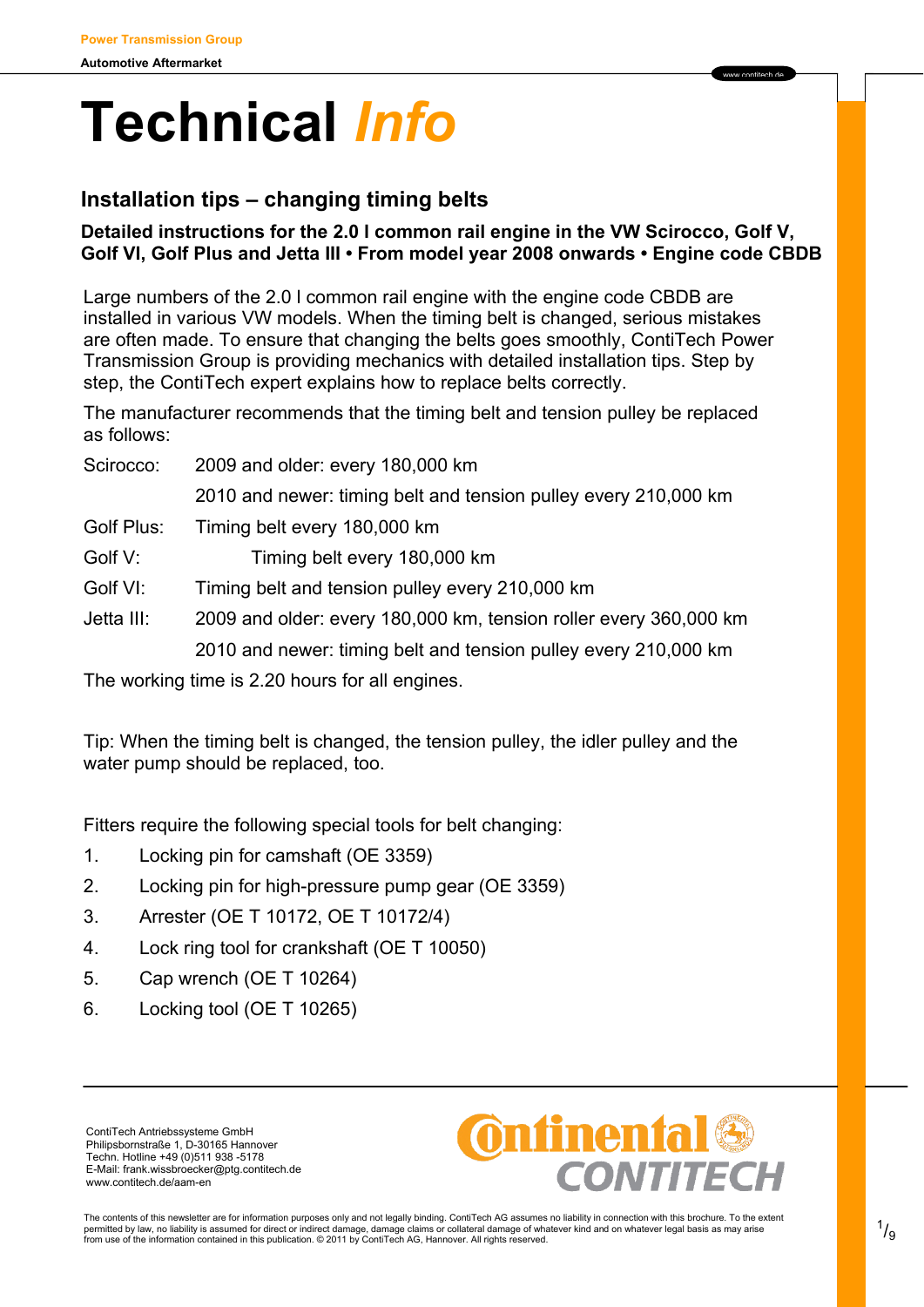#### **Safety notes:**

Turn the engine in the direction of engine rotation ONLY on the crankshaft gear. The crankshaft sprocket and camshaft sprocket must never be rotated after the timing belt has been removed.

www.contitech.de

Do not use camshaft locking tool(s) as an arrester when loosening or tightening the camshaft gear.

When turning the camshaft, the crankshaft may not be positioned at top dead center (OT).

The timing belt may not come in contact with oil or cooling water.

Adjustment work on the timing belt may be carried out only when the engine is cold.

Make a note of the radio code. Disconnect the battery's negative terminal.

We recommend that, once the timing belt has been removed, it always be replaced and not reused.

# **Tightening torques:**

Note: Self-locking nuts and bolts should always be replaced, even if not always specified by the manufacturer.

According to VW, the following nuts and bolts are to be replaced:

Bolt(s) on the camshaft gear (tightening torque central bolt: 100 Nm, gear level 1: 20 Nm, gear level 2: 90°)

Bolt(s) on the high-pressure pump gear (level 1: 20 Nm, level 2: 90°)

Nut(s) of the tension pulley (level 1: 20 Nm, level 2: 45°)

Center timing belt guard (10 Nm)

Lower timing belt guard (10 Nm)

Bolt(s) on the vibration damper (level 1: 10 Nm, level 2: 90°)

Idler pulley (50 Nm and turn an additional 90°).

# **Removal:**

Remove engine cover.

Dismantle fuel filter.

Disconnect the plug on the coolant temperature sensor.

Open clip(s). Remove the upper timing belt guard.

ContiTech Antriebssysteme GmbH Philipsbornstraße 1, D-30165 Hannover Techn. Hotline +49 (0)511 938 -5178 E-Mail: frank.wissbroecker@ptg.contitech.de www.contitech.de/aam-en

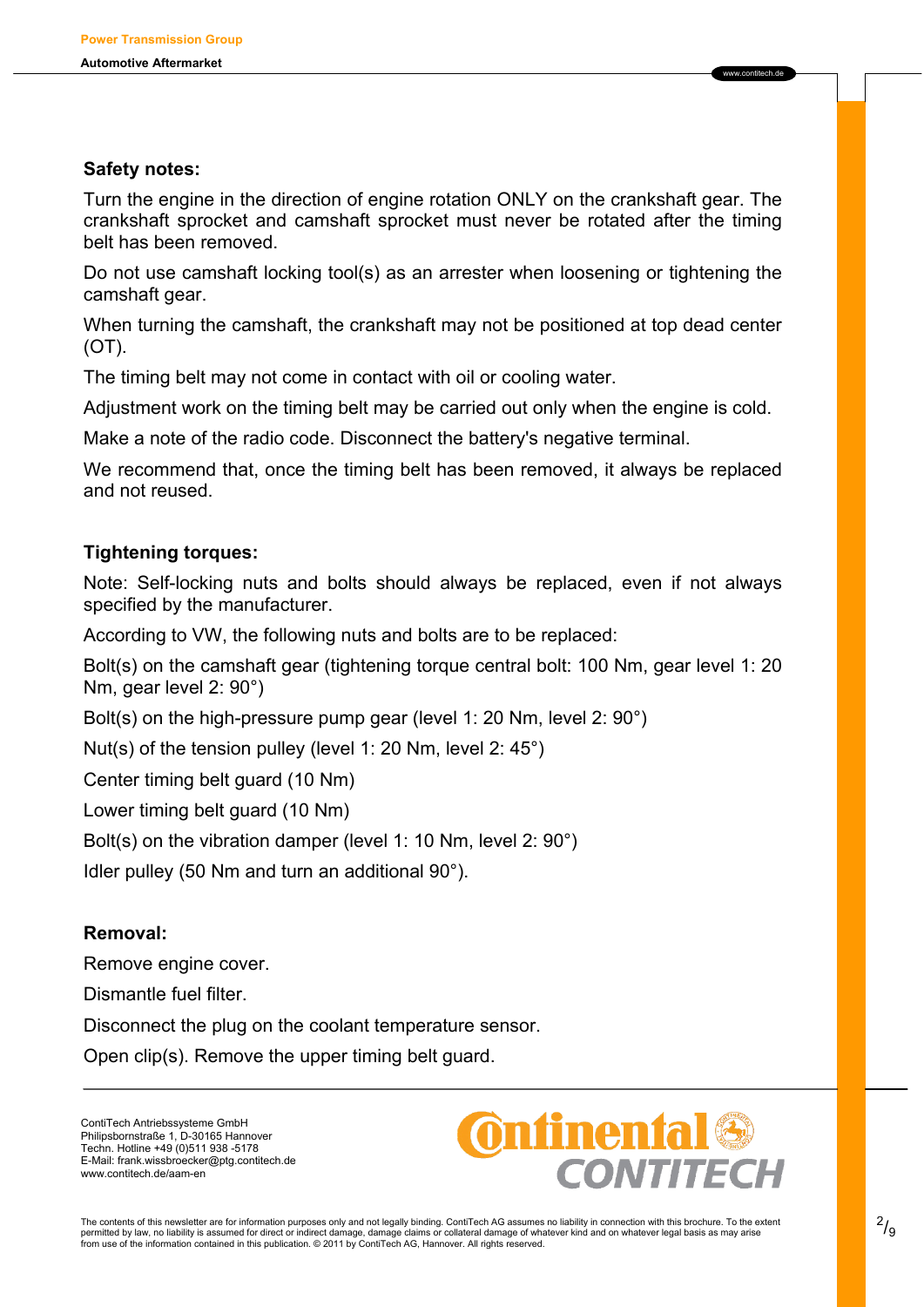Remove front right wheel-house liner.

Remove drive unit belt.

Remove vibration damper.

Remove the lower timing belt guard.

Remove the center timing belt guard.

Remove coolant pipe(s).

Position the engine at top dead center cylinder 1. Note the marking(s) (fig. 1, no. 1 and fig. 2, nos. 2 and 3). The geared segment on the timing belt gear of the camshaft must be at the top (fig. 1, no. 1).



# **Fig. 1**

Use lock ring tool for crankshaft (OE T 10050) (fig. 2, no. 1).

Markings of the crankshaft and the lock ring tool for crankshaft must align (fig. 2, nos. 2 and 3).

Lock ring tool for crankshaft: Pins must be positioned flush in the bore hole.

ContiTech Antriebssysteme GmbH Philipsbornstraße 1, D-30165 Hannover Techn. Hotline +49 (0)511 938 -5178 E-Mail: frank.wissbroecker@ptg.contitech.de www.contitech.de/aam-en

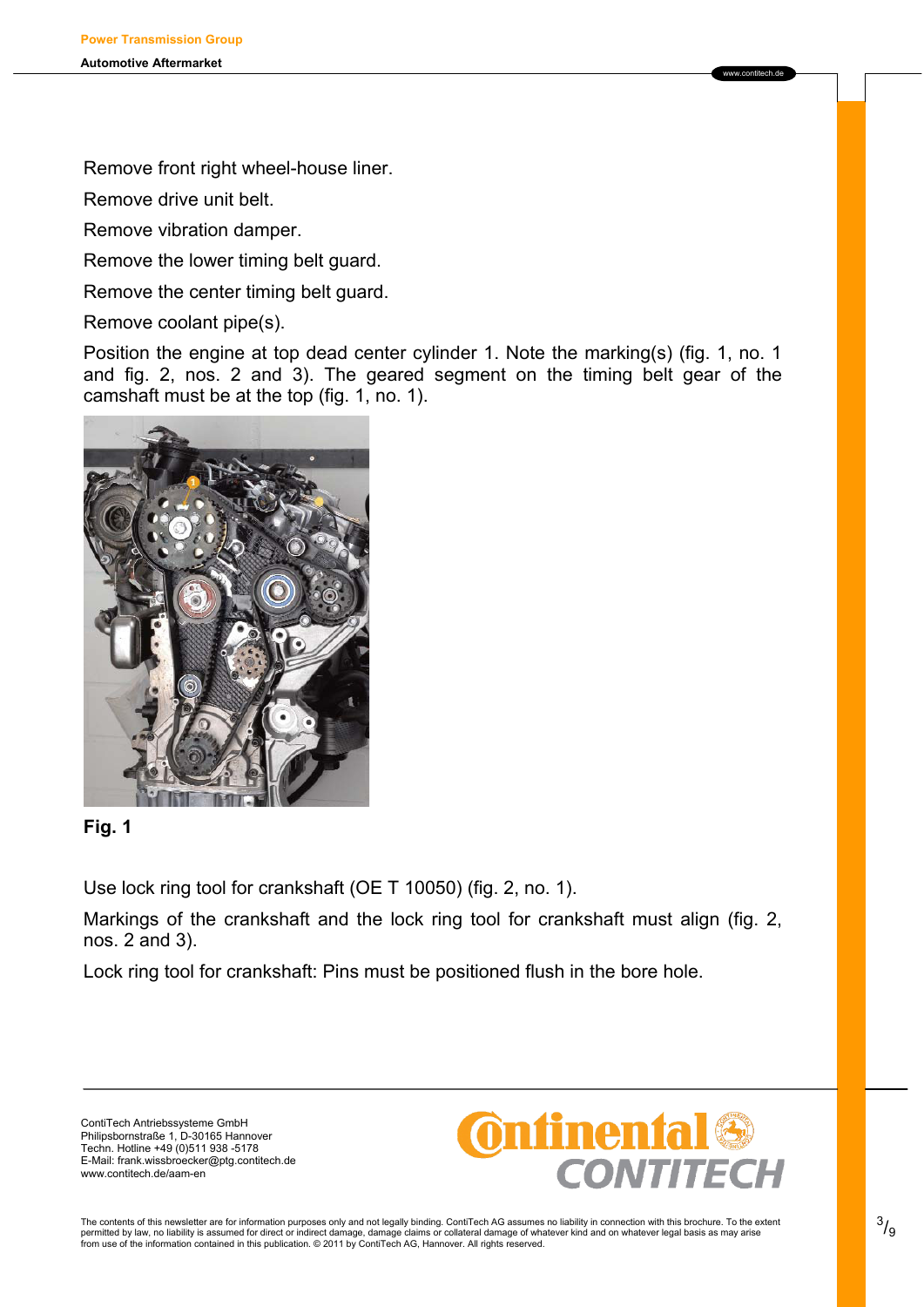



Use locking pins on the high-pressure pump gear and on the camshaft (fig. 3, no. 1 and fig. 4, no. 1).

Loosen the bolts on the high-pressure pump gear (fig. 3, no. 2).





Loosen the bolts on the camshaft gear (fig. 4, no. 2) Use arrester.

ContiTech Antriebssysteme GmbH Philipsbornstraße 1, D-30165 Hannover Techn. Hotline +49 (0)511 938 -5178 E-Mail: frank.wissbroecker@ptg.contitech.de www.contitech.de/aam-en



www.contitech.de

The contents of this newsletter are for information purposes only and not legally binding. ContiTech AG assumes no liability in connection with this brochure. To the extent<br>permitted by law, no liability is assumed for di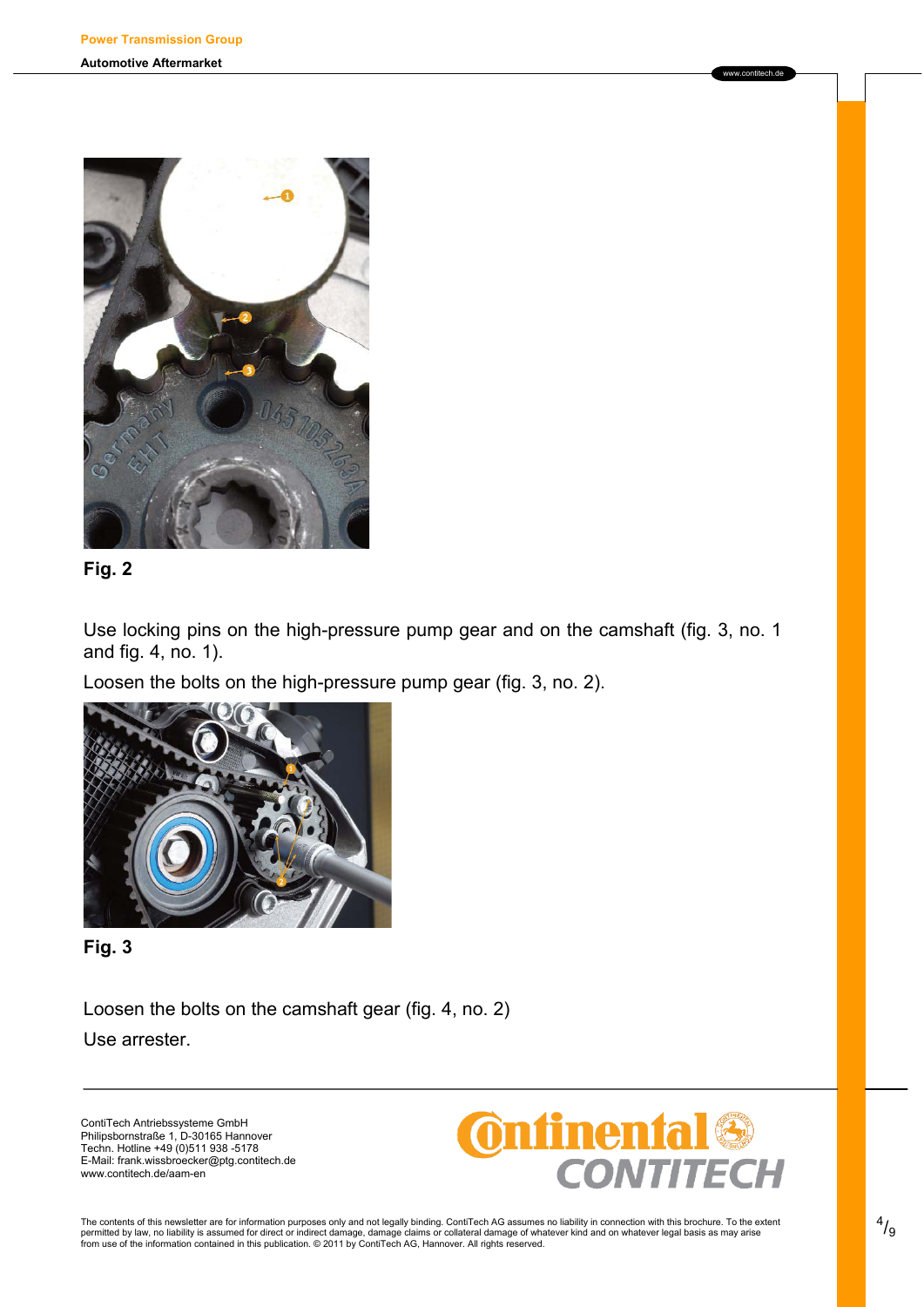

#### **Fig. 4**

Loosen the nut of the tension pulley (fig. 5, no. 1 and fig. 6, no. 1).

Using the hex key, turn the eccentric of the tension roller (fig. 5, no. 3 and fig. 6, no. 2) counterclockwise, until the tension roller can be disconnected with the special tool (fig. 5, no. 2).

Cap wrench (OE T 10264).



#### **Fig. 5**

Locking tool (OE T 10265) Using the hex key, turn the tension pulley clockwise (max. load stop, fig. 6, no. 2).

ContiTech Antriebssysteme GmbH Philipsbornstraße 1, D-30165 Hannover Techn. Hotline +49 (0)511 938 -5178 E-Mail: frank.wissbroecker@ptg.contitech.de www.contitech.de/aam-en



www.contitech.de

The contents of this newsletter are for information purposes only and not legally binding. ContiTech AG assumes no liability in connection with this brochure. To the extent<br>permitted by law, no liability is assumed for dir from use of the information contained in this publication. © 2011 by ContiTech AG, Hannover. All rights reserved.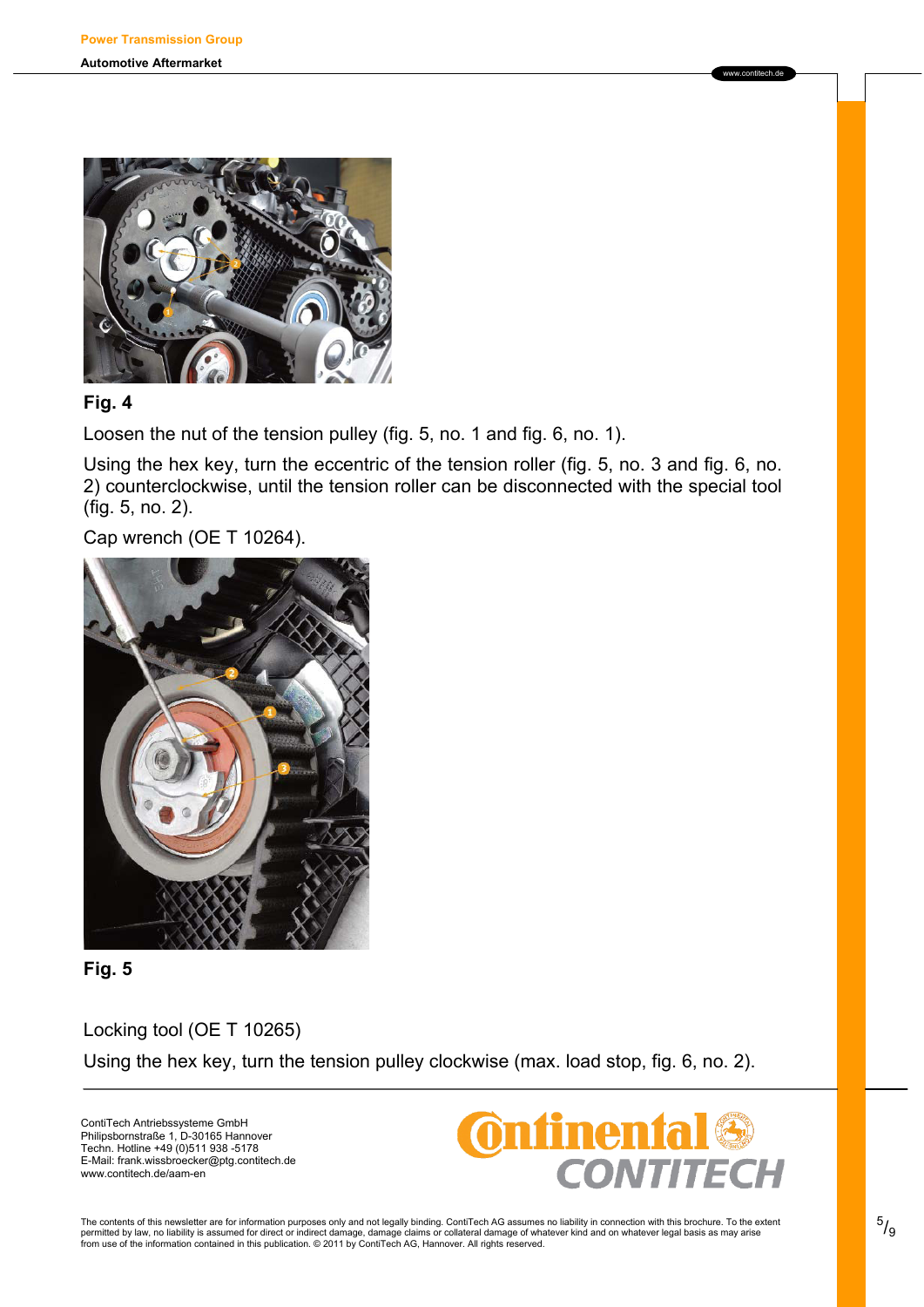Tighten the nut of the tension pulley slightly (fig. 5, no. 1 and fig. 6, no. 1). Remove the timing belt from the idler pulley first and then from the gear wheels.





# **Installation:**

Adjustment work on the timing belt may be carried out only when the engine is cold.

Tension pulley: The nose of the base plate must be in the recess (fig. 7, no. 1).

Check the top dead center marking and readjust as required.

The tension pulley must be locked using the locking tool and fixed to the stop on the right (fig. 6, no. 2).

ContiTech Antriebssysteme GmbH Philipsbornstraße 1, D-30165 Hannover Techn. Hotline +49 (0)511 938 -5178 E-Mail: frank.wissbroecker@ptg.contitech.de www.contitech.de/aam-en

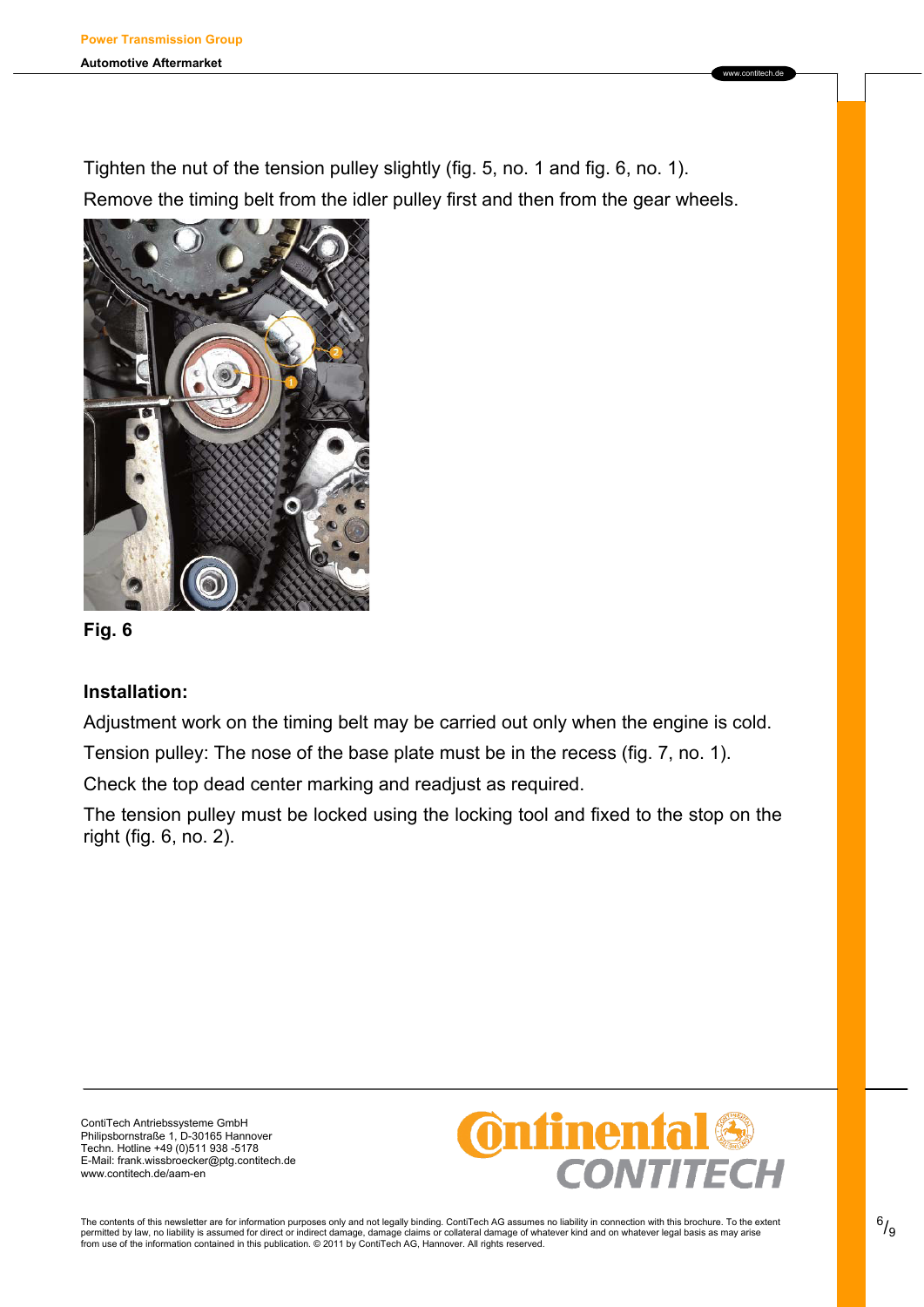



Turn the camshaft gear clockwise to the stop.

Turn the injection pump gear clockwise to the stop.

Position the timing belt onto the crankshaft, tension pulley, camshaft gear, coolant pump, and high-pressure pump, in that order.

Loosen the nut of the tension pulley.

Remove special tool (locking tool).

Ensure that the tension roller is positioned correctly.

Using the hex key, turn the tension pulley clockwise (in the direction of the arrow).

The pointer of the tension pulley must be flush with the recess in the base plate (fig. 8, no. 1).

The nut of the tension pulley may not turn while this is being done (fig. 8, no. 2).

Tighten the nut of the tension pulley (fig. 8, no. 2).

ContiTech Antriebssysteme GmbH Philipsbornstraße 1, D-30165 Hannover Techn. Hotline +49 (0)511 938 -5178 E-Mail: frank.wissbroecker@ptg.contitech.de www.contitech.de/aam-en

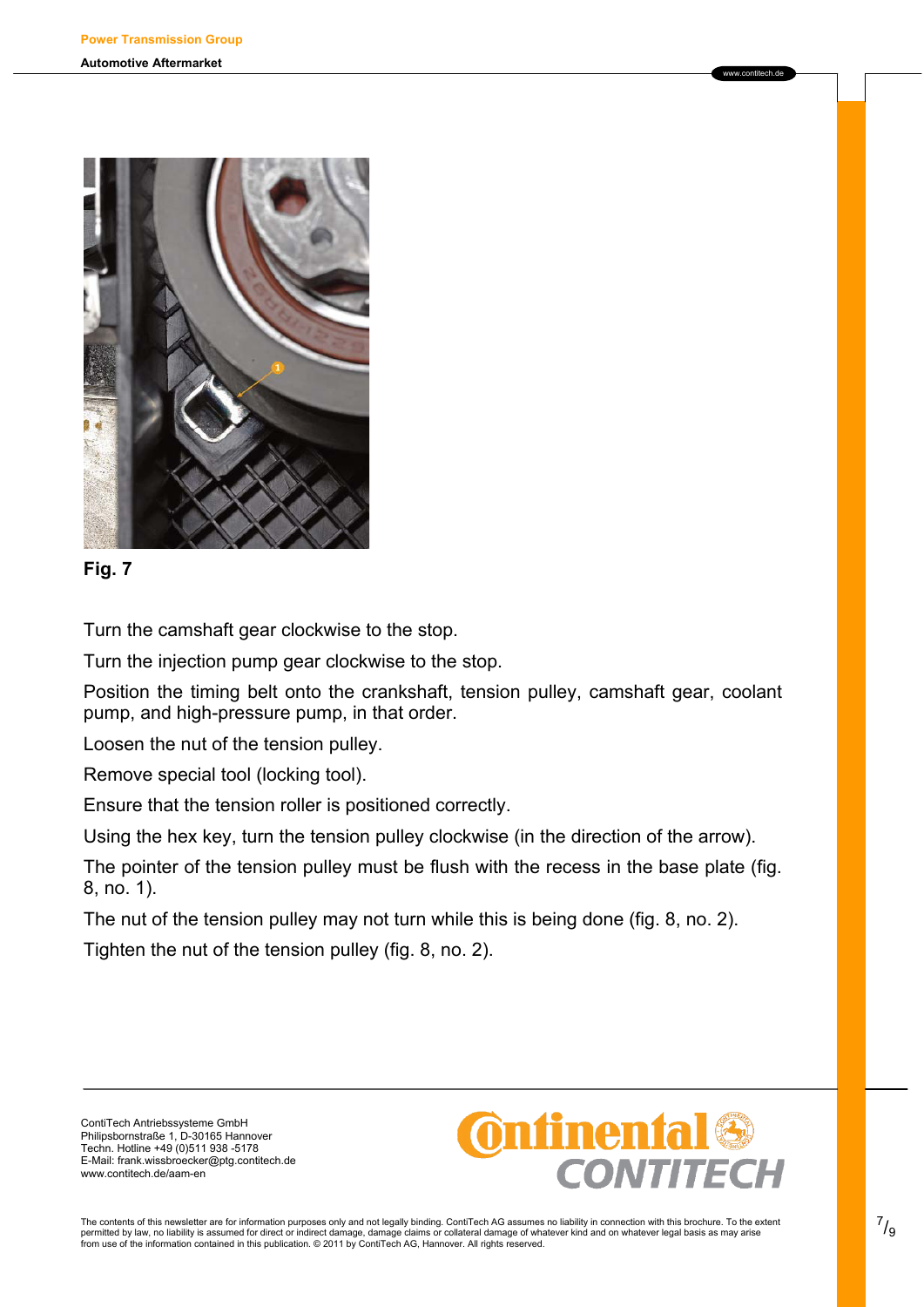

**Fig. 8** 

Hold the camshaft gear to maintain pretension counterclockwise (use the arrester).

Tighten the bolt(s) on the camshaft gear (fig. 4, no. 2)

Tighten the bolt(s) on the high-pressure pump gear (fig. 3, no. 2)

Remove locking pins on the high-pressure pump gear and on the camshaft pulley (fig. 3, no. 1 and fig. 4, no. 1).

Remove crankshaft lock ring tool (Fig. 2, No. 1)

Rotate the crankshaft twice in the direction of engine rotation.

Position the crankshaft right before the TDC of the first cylinder (fig. 6).

Use lock ring tool for crankshaft (OE T 10050) (fig. 6, no. 1).

Turn crankshaft until the lock ring tool can be used.

The pin on the crankshaft lock ring tool must be directly in front of the bore hole of the sealing flange (fig. 6, no. 1).

Turn crankshaft until the lock ring tool can be used (fig. 6).

ContiTech Antriebssysteme GmbH Philipsbornstraße 1, D-30165 Hannover Techn. Hotline +49 (0)511 938 -5178 E-Mail: frank.wissbroecker@ptg.contitech.de www.contitech.de/aam-en